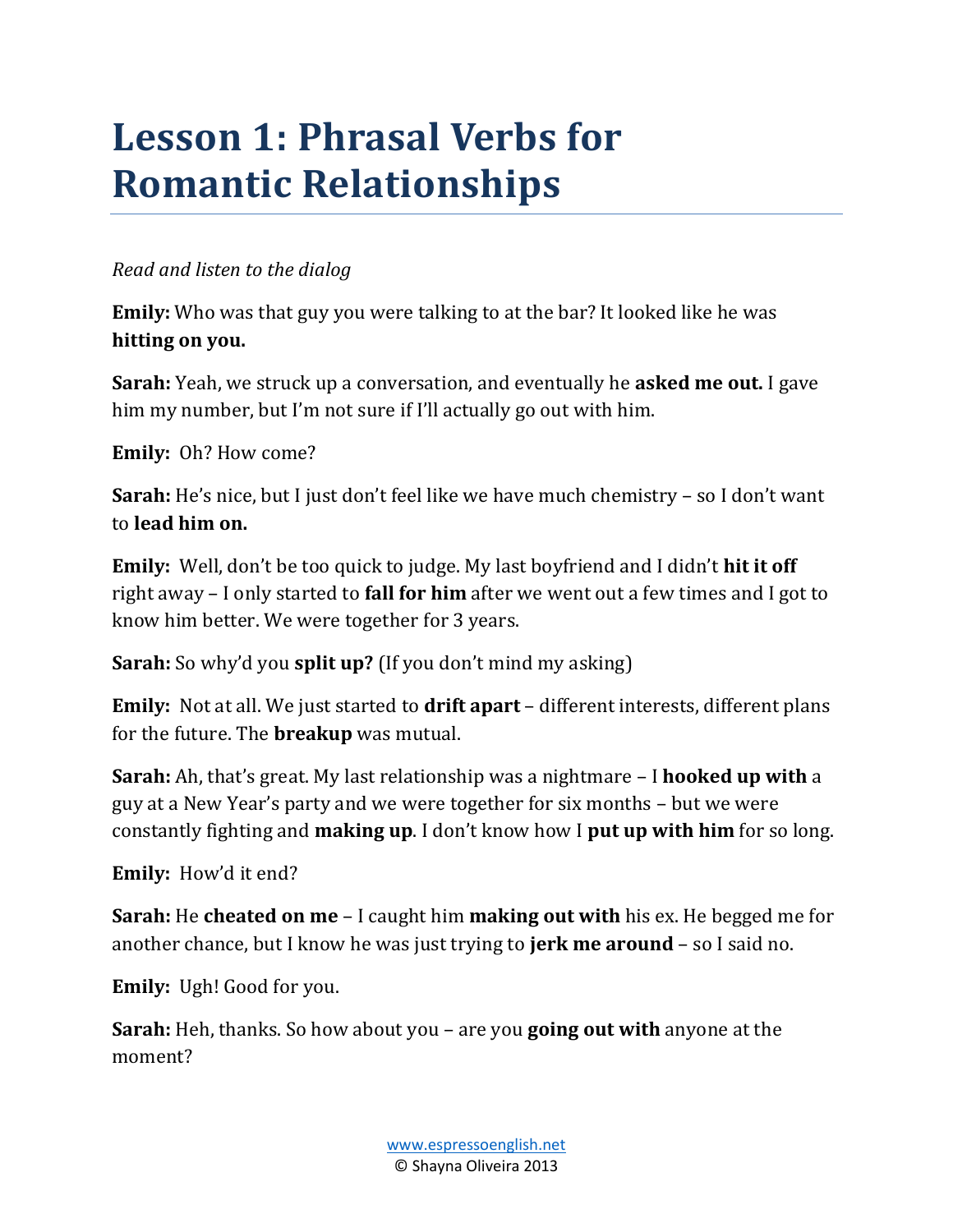**Emily:** Oh, I've gone on a few dates here and there, but nothing serious. To be honest, I'm not really interested in **settling down** just yet – I'm enjoying the single life too much!

# **Explanation**

Let's learn the phrasal verbs from the dialog.

First, Emily says it looked like the guy was **hitting on** Sarah. To hit on someone is to say or do things that demonstrate romantic or sexual interest in that person. It's usually a combination of comments and gestures as well as the way you look at the other person. Another way to say this is that the guy was **flirting with** Sarah.

Sarah says the guy **asked her out** – to ask someone out is to invite the person to go on a date (a romantic encounter). We often say "asked her out for…" and then the activity:

- He asked her out for lunch / dinner.
- He asked her out for coffee.
- He asked her out for drinks.
- He asked her out for a movie.

Sarah then says she's not sure if she likes the guy, and she doesn't want to **lead him on** – this means to provide false hope or expectation to the other person. So if she pretended to be romantically interested even though she really wasn't, this would be **leading him on.**

Emily then says that she and her last boyfriend didn't **hit it off** right away – this means they didn't have a special connection immediately. If you **hit it off** with someone, it means you like each other and you have great social connection from the first moment you meet.

However, with time she began to **fall for him** – the phrasal verb "fall for" means "fall in love with."

Sarah then asks why Emily and her last boyfriend **split up** – this means to separate, to end the romantic relationship. You can say **split up** or **break up** – and **breakup**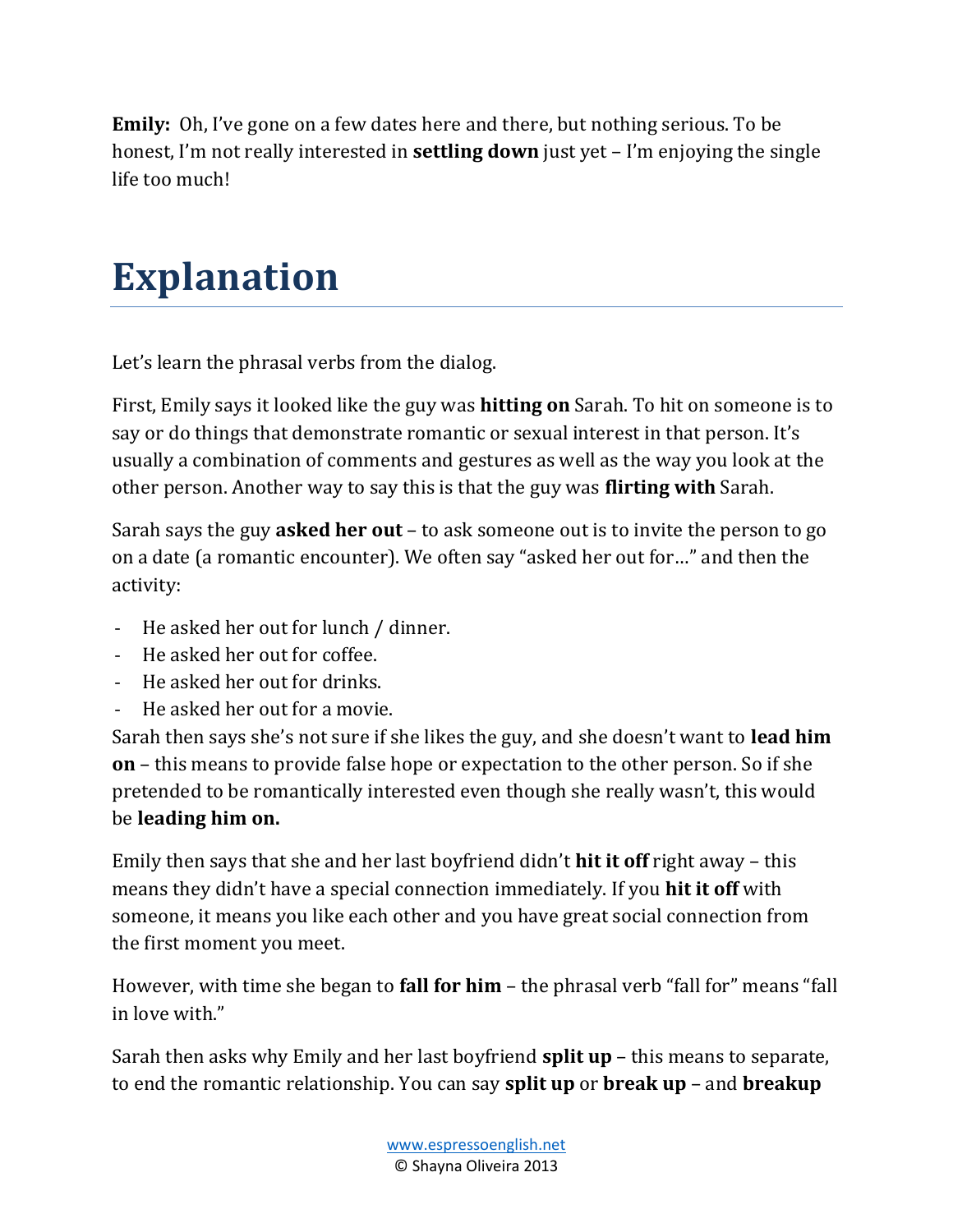can also be used as a noun. Emily says that the **breakup** was because she and her boyfriend **drifted apart** – this means they slowly started to go in different directions over time.

Sarah's last relationship was a nightmare (which means it was really terrible). It started when she **hooked up with** someone at a party. The phrasal verb **hook up with someone** can be used as a slang expression meaning to have sex with that person, especially someone you just met, or someone you only stay with for one night.

However, in Sarah's case she stayed with the boyfriend for six months, when they were constantly fighting and **making up** – that means reconciling and restoring peace in the relationship after a fight. It was a difficult relationship, and Sarah says she doesn't know how she **put up with him** for so long. The phrasal verb "put up with" someone means to tolerate a difficult, annoying, or unpleasant person.

The relationship ended when the boyfriend **cheated on** Sarah – that means he was kissing or having sex with another woman. Sarah discovered him **making out with**  his ex-girlfriend (kissing her very passionately).

The boyfriend wanted another chance with Sarah, but Sarah knew he was trying to **jerk her around** – that means to manipulate her or use her for his own advantage – so she **broke up with** him (ended the relationship).

Sarah asks Emily if Emily is **going out with** anyone at the moment. The phrasal verb **go out with** can mean to go out on a date with someone once, or it can mean to be in a relationship for an extended period of time. In this second case, we usually use it in the present continuous – so Sarah is asking if Emily is currently in a relationship.

Emily says she isn't in a serious relationship because she's not interested in **settling down** yet – in this context, **settle down** means to be in a long-term stable relationship (for example, getting married and having kids, and living a "typical" family life).

### **You've now learned 16 phrasal verbs about romantic relationships – but wait! It's time for the most important part, which is to practice what you've learned.**

Scroll down to the bottom of this lesson and take the quiz to test how well you remember the phrasal verbs. Then do the writing exercise, where you can practice using the phrasal verbs in your own sentences.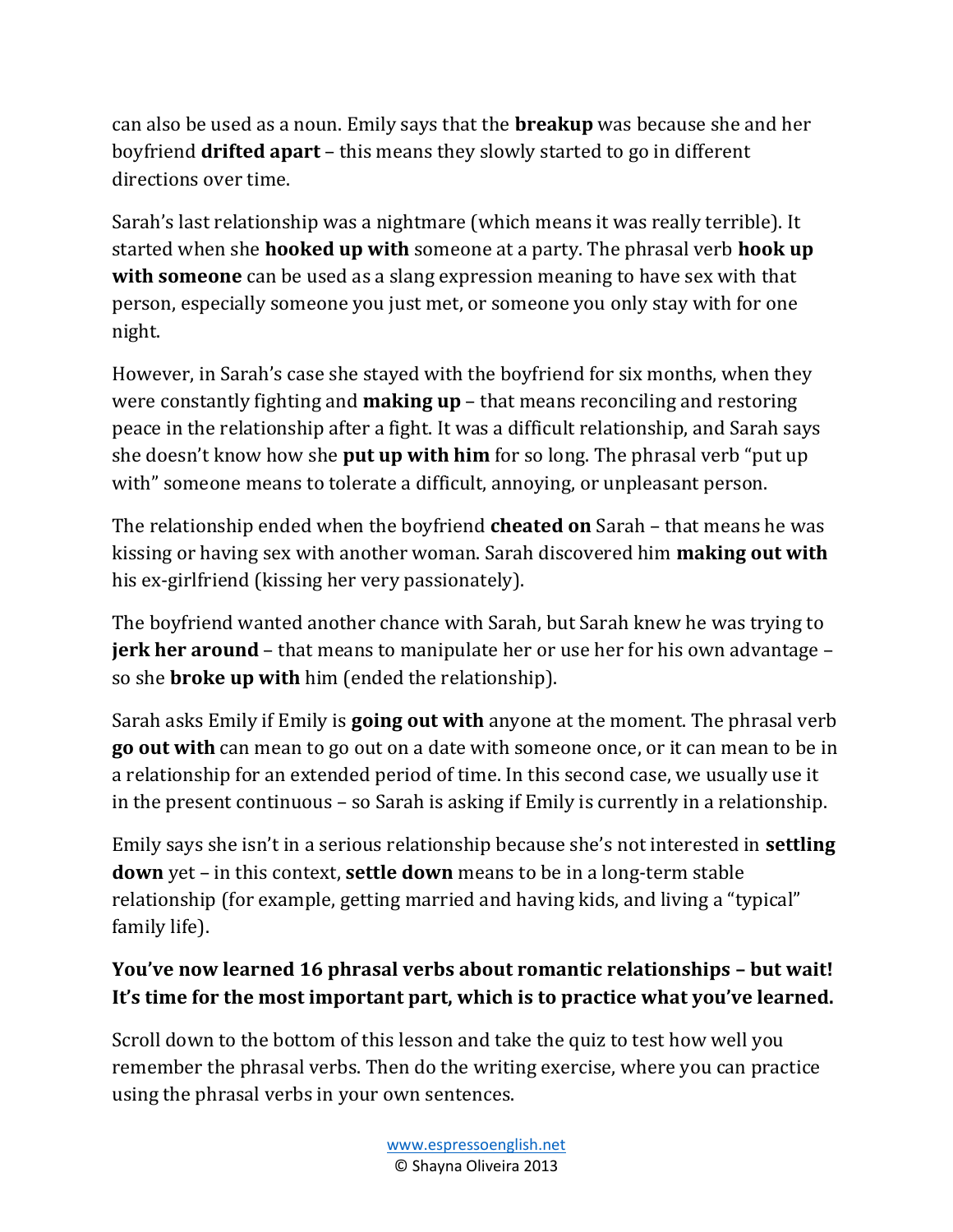| <b>Phrasal Verb</b>     | <b>Definition in Context</b>                         |
|-------------------------|------------------------------------------------------|
| hit on someone          | demonstrate romantic / sexual interest               |
| ask someone out         | invite someone for a date (a romantic encounter)     |
| lead someone on         | give the person false hope or expectations about the |
|                         | relationship                                         |
| hit it off with someone | have a great connection from the first moment you    |
|                         | meet the person                                      |
| fall for someone        | fall in love with the person                         |
| split up / break up     | separate, end the relationship                       |
| drift apart             | slowly go in different directions over time          |
| hook up with            | (slang) have sex with                                |
| make up                 | reconcile after a fight                              |
| put up with someone     | tolerate a difficult, annoying, or unpleasant person |
| cheat on someone        | kiss or have sex with another person                 |
|                         | (who is not your husband/wife/boyfriend/girlfriend)  |
| make out with someone   | kiss the person very passionately                    |
| jerk someone around     | manipulate the person or use them for your own       |
|                         | advantage                                            |
| go out with someone     | 1) go on a date with the person once                 |
|                         | 2) be in a relationship with the person              |
| settle down             | be in a long-term stable relationship                |

Thanks for watching and I'll talk to you tomorrow.

# **Lesson 1 Quiz**

### **Question 1**

I \_\_\_\_\_\_\_\_\_\_\_ my last girlfriend because she wanted kids and I didn't.

- A broke up with
- B fell for
- C put up with

### **Question 2**

My best friend really \_\_\_\_\_\_\_\_\_\_\_ my cousin - after I introduced them, they spent hours and hours talking.

> [www.espressoenglish.net](http://www.espressoenglish.net/) © Shayna Oliveira 2013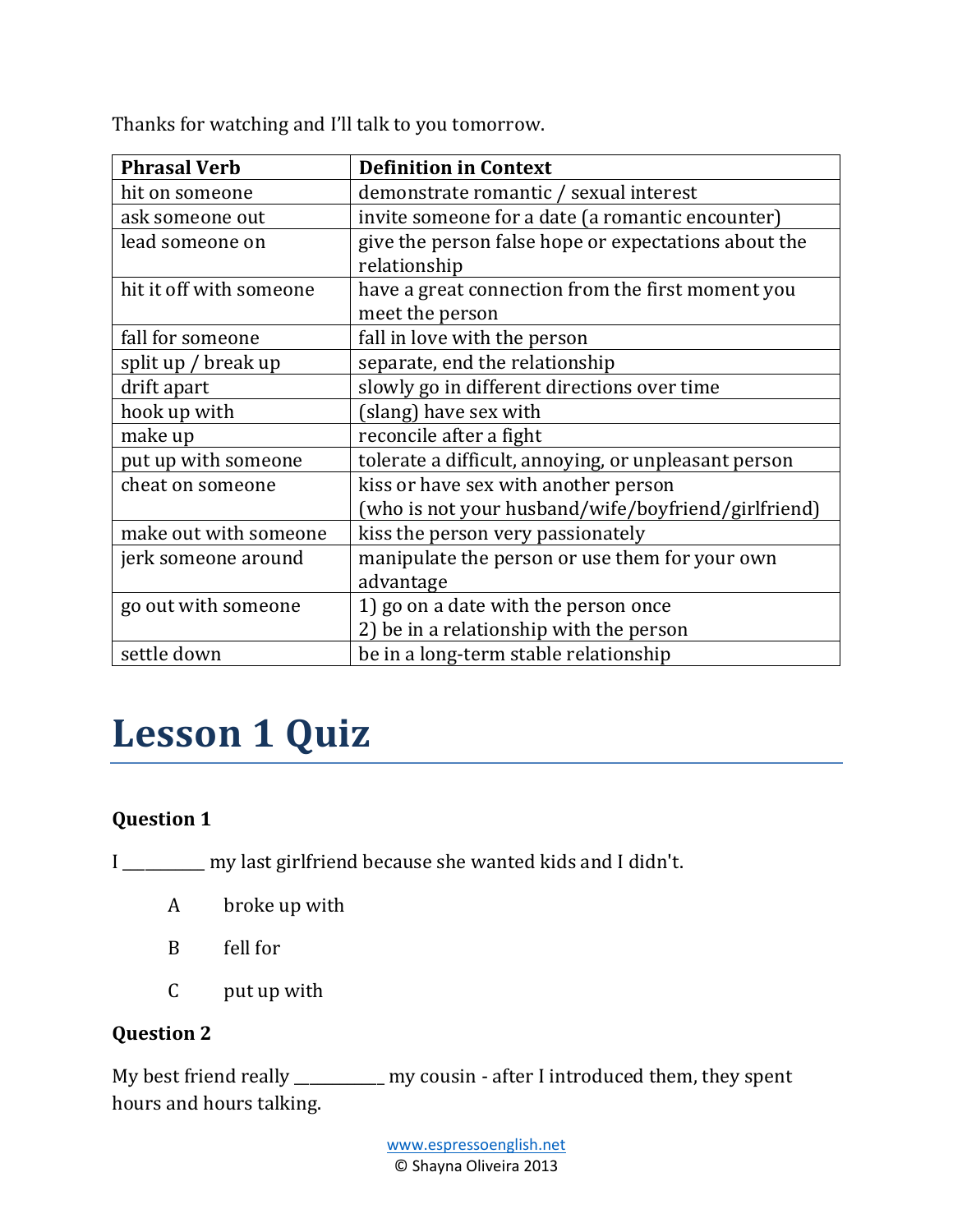- A cheated on
- B drifted apart
- C hit it off with

#### **Question 3**

My husband and I always \_\_\_\_\_\_\_\_\_ pretty fast after an argument - we don't stay angry at each other for very long.

- A lead on
- B jerk around
- C make up

#### **Question 4**

I think I'm \_\_\_\_\_\_\_\_\_\_\_\_ my co-worker - what should I do? Should I tell him how I feel, or just keep quiet?

- A hooking up with
- B falling for
- C asking out

#### **Question 5**

My girlfriend is constantly late - it's annoying, but I love her so I \_\_\_\_\_\_\_\_\_\_\_\_\_\_\_ it.

- A hit on
- B make out with
- C put up with

#### **Question 6**

Vanessa was furious when she found out that her husband had been her with her sister.

- A cheating on
- B going out with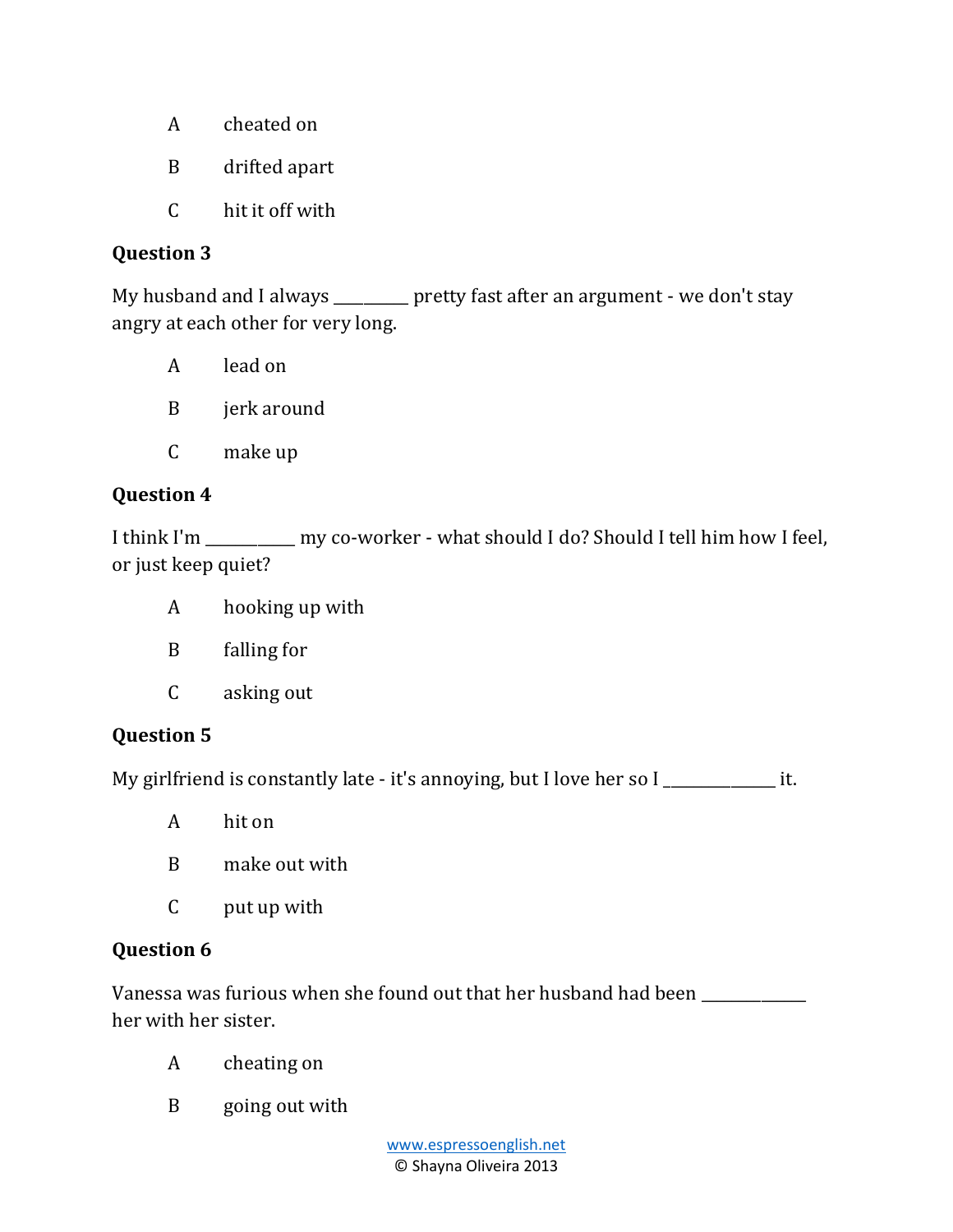#### C settling down

#### **Question 7**

Barbara and I \_\_\_\_\_\_\_\_ a few times, but it never really went anywhere - we're just not very compatible.

- A asked out
- B broke up
- C went out

#### **Question 8**

I was very uncomfortable when my friend's father started \_\_\_\_\_\_\_\_\_\_\_\_\_\_\_\_\_. He's 30 years older than me - and married.

- A hitting on me
- B putting up with me
- C jerking me around

#### **Question 9**

Samuel likes to brag about how many women he's \_\_\_\_\_\_\_\_\_\_.

- A asked out
- B hooked up with
- C hit off

#### **Question 10**

I've been traveling around the world for the past few years, but I'm starting to think about \_\_\_\_\_\_\_\_\_\_\_\_ in one place.

- A drifting apart
- B making out
- C settling down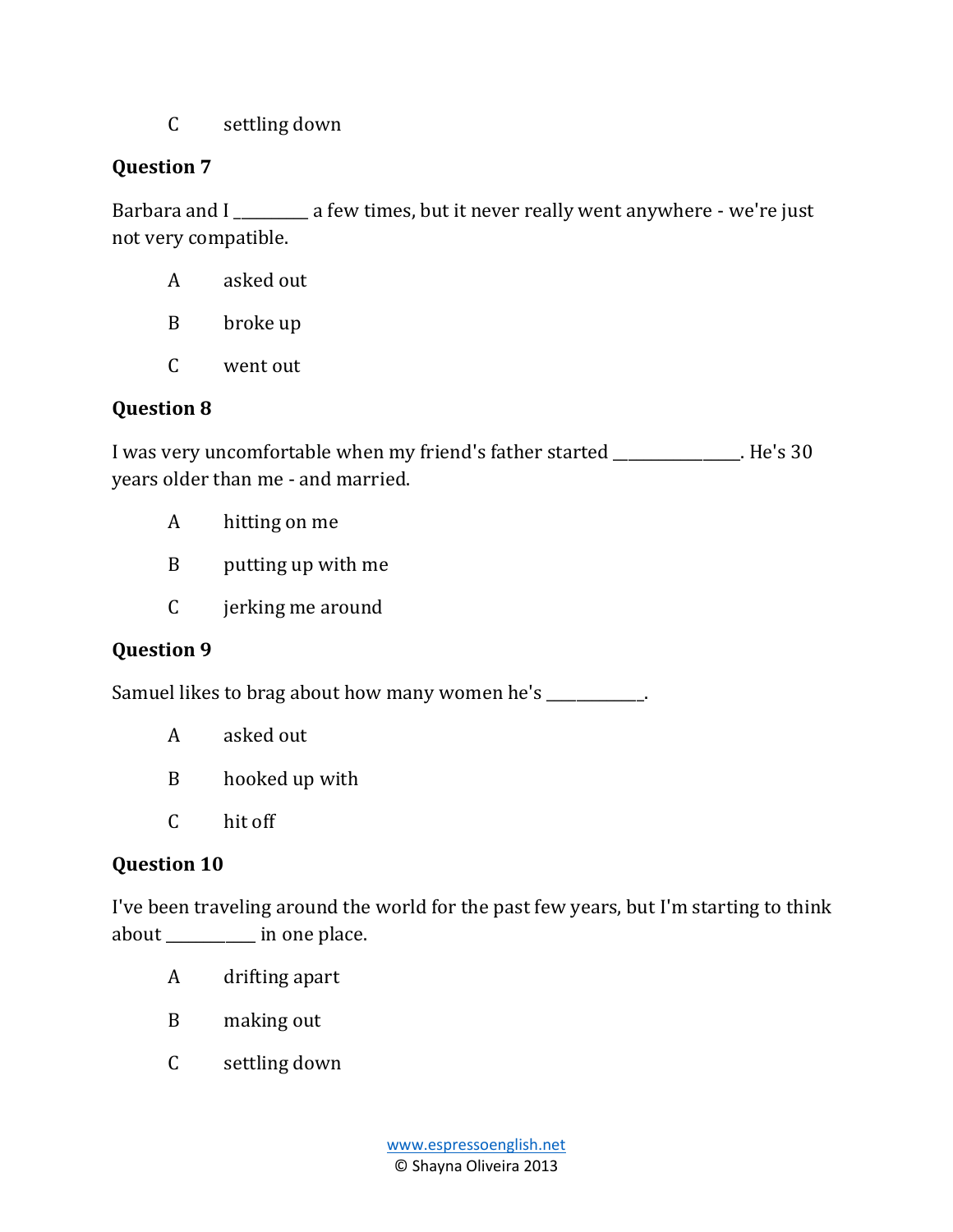# **Writing Exercises**

*How to get the most benefit from these exercises:*

### **Try to use the phrasal verb in your answer!**

For example, question #2 asks "Who is a person that you really hit it off with?"

Don't just answer, "My friend Nathan."

Instead, say (or write) – "**I really hit it off with my friend Nathan** – we met at a baseball game and discovered we had a lot in common."

Why? Because **actually using** the phrasal verb will help you remember it better.

- 1. Write about a time when someone was **hitting on you**. How did you react?
- 2. Who is a person that you really **hit it off with**?
- 3. How did your previous relationship end why did you **break up**?
- 4. What should a couple do if they begin to **drift apart**, but they want to save the relationship?
- 5. What is one thing (or one type of person) that you will NOT **put up with** in a relationship?
- 6. Do you think it's possible to save a relationship after one person **cheats on** the other?
- 7. At the moment, are you enjoying the single life, or are you interested in **settling down**? (Or have you already settled down?)

**Want to get corrections? [E-mail me your answers!](mailto:homework@espressoenglish.net)**